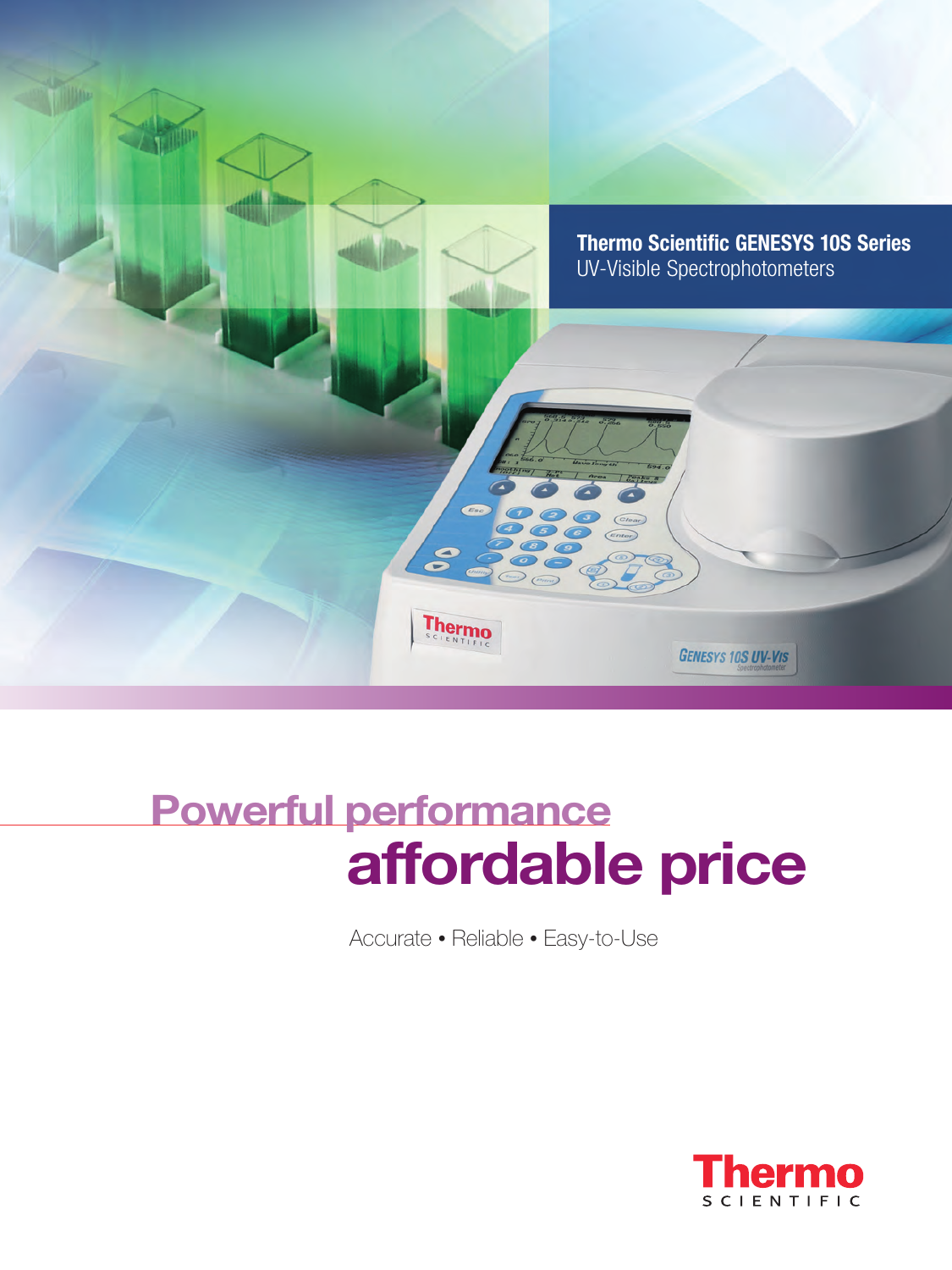## **Accurate, Reliable, and Easy-to-use**

Built on the foundation of over 17,000 Thermo Scientific™ GENESYS™ 10 series instruments sold worldwide and 60 years of experience in spectroscopy, the new GENESYS 10S series of spectrophotometers provides exceptional performance at an attractive price. Whether your application is research or routine analysis, educational or industrial, you can count on the GENESYS 10S for accurate and reliable results.

#### Affordable to Purchase, Inexpensive to Own

The GENESYS 10S series of instruments offer an excellent value providing robust operation, ease of use, and low cost of ownership. The efficient optical configuration delivers high performance with a minimum number of optical surfaces in a true monochromator design. A xenon lamp provides instant-on UV-Visible measurements and is guaranteed for 3 years of continuous use. The GENESYS 10S Vis uses a tungsten lamp and single detector to support routine measurements in the visible range.

With only three moving parts, the GENESYS 10S series is designed for maximum reliability. You can count on these instruments to perform for your most demanding applications.

Feature-rich and easy-to-use embedded software has advanced functionality for more demanding samples, yet it is simple and straightforward for routine analysis. The GENESYS 10S series instruments are the right choice for any application, analysis, or SOP.

#### Big Performance, Small Size

A patented\* out-of-plane monochromator design enables the GENESYS 10S series instruments to deliver exceptional performance in a very compact footprint. With stray light and noise specifications comparable to instruments two or three times the size and price, our instruments save valuable bench space in your laboratory leaving room for additional equipment. For added flexibility, the optional built-in printer delivers highquality, hard copy reports of data and graphics.

### **Additional Flexibility with Application Software**

A range of software application programs are available for the GENESYS 10S series instruments.

#### Thermo Scientific*™* VISION*lite™* and VISION*lite* SE

Standard instrument control software with dedicated applications for scanning, fixed wavelength analysis, quantitative analysis and multi-cell kinetics. Makes data collection, storage, export and reporting fast and simple. VISION*lite* SE enables 21 CFR Part 11 compliance in your laboratory. This simple to install and configure software gives user access and audit trail capabilities for up to 40 unique users.

#### EnzLab

A dedicated analyzer software package for automated enzymatic food and beverage analysis with methods for over 70 different test kits.

#### Thermo Scientific VISION*lite* ColorCalc

Color determination software for simple or complex transmission color measurements, including liquid color. Basic and Advanced packages cover routine to specific color analysis.

#### Thermo Scientific VISION*lite* **MaterialsCalc**

Transmission analysis of optical materials including sunglasses and plastics with built-in methods for the most common industrial standards.

*Each of these application software packages completely controls the GENESYS 10S spectrophotometer and the appropriate accessories.*

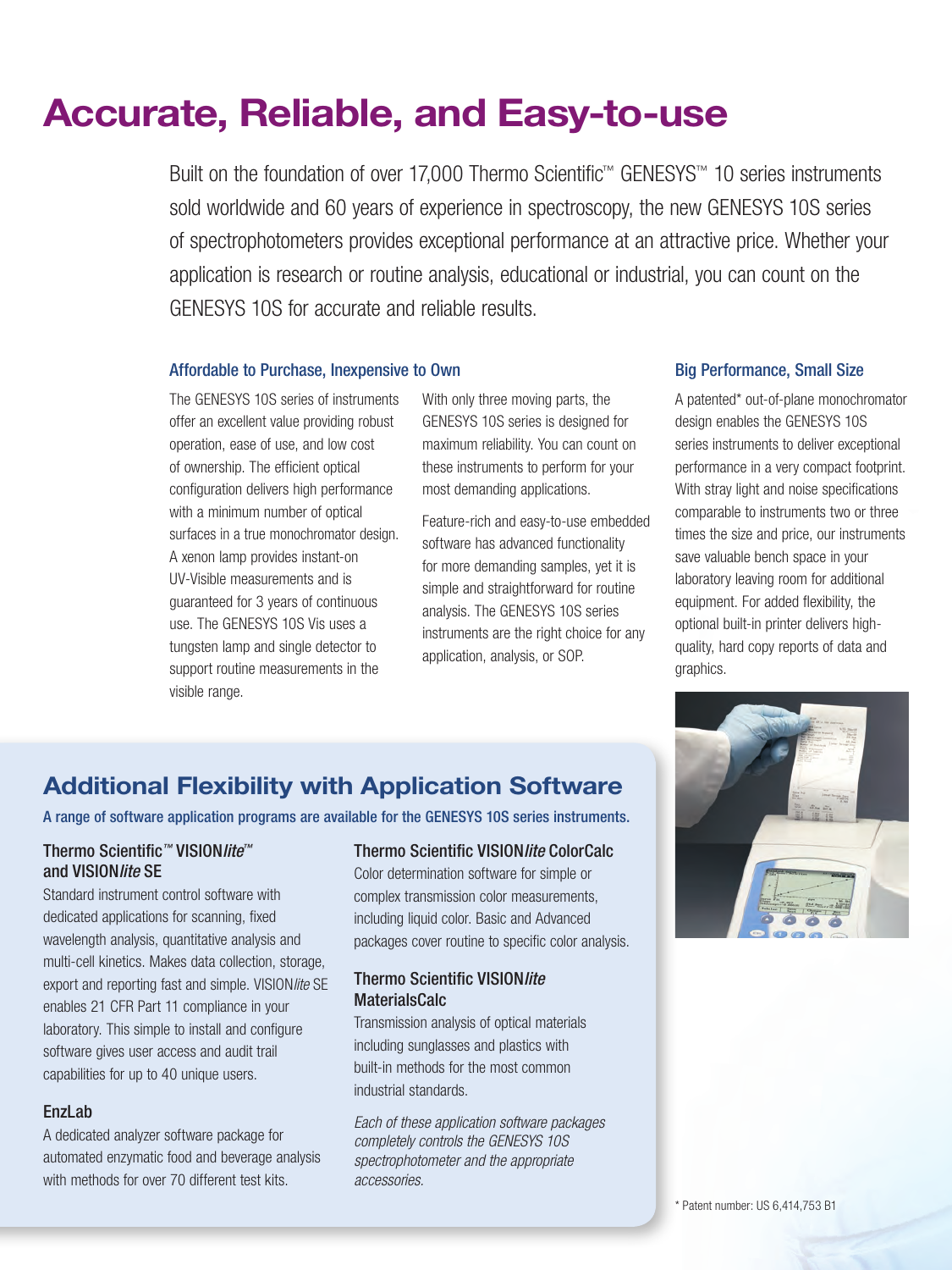#### Intuitive and Powerful Software

The intuitive software is driven from an integrated, chemical-resistant keypad. The GENESYS 10S features easy-to-learn software applications for stand-alone operation. Context-sensitive Thermo Scientific™ SoftKeys™ ensure that routine measurements require only a few keystrokes.

Setting up customized methods allows for more advanced analysis without a computer. Customized methods can be saved for later use. Pre-programmed and configurable methods allow:

- Fast wavelength scanning at up to 4,200 nm/minute
- Absorbance Ratio and Absorbance Difference measurements for quick comparisons and quality control
- Quantitative analysis with up to 15 standards and five calibration curve fits
- Multiple fixed measurements at up to 31 different wavelengths
- Performance Verification for GLP/GMP and regulatory compliance



#### Walk-up Simplicity

Not all UV-Visible measurements are complex – sometimes only a quick absorbance or percent transmission reading is necessary. A simple walk-up screen displays the real-time measurement and the wavelength for fast and easy

readings. The xenon lamp of the GENESYS 10S UV-Vis does not require warm-up time and is ready to provide accurate data instantly.



#### USB Connectivity

The GENESYS 10S series spectrophotometers feature USB connections which allow you to:

- Connect to a computer for software control, data analysis and storage
- Use a USB memory device to store methods and data in CSV format
- Print hard copy data reports directly to an external printer

Set

12:12pm 2Jun09

Change<br>Mode

Connecting to a desktop workstation or laptop computer has never been easier. Built-in software drivers immediately recognize the

GENESYS 10S series instruments and allow easy connection to application software. Use the entire capacity of your USB memory device to store method and data files – makes file transfer quick and easy. The GENESYS 10S series instruments support ink jet and laser printers with HP® PCL control.

The Standard Curve screen provides easy set up of concentration methods. Select up to 5 curve fit options, up to 15 standards and up to 10 pre-programmed measurement units, or create your own.



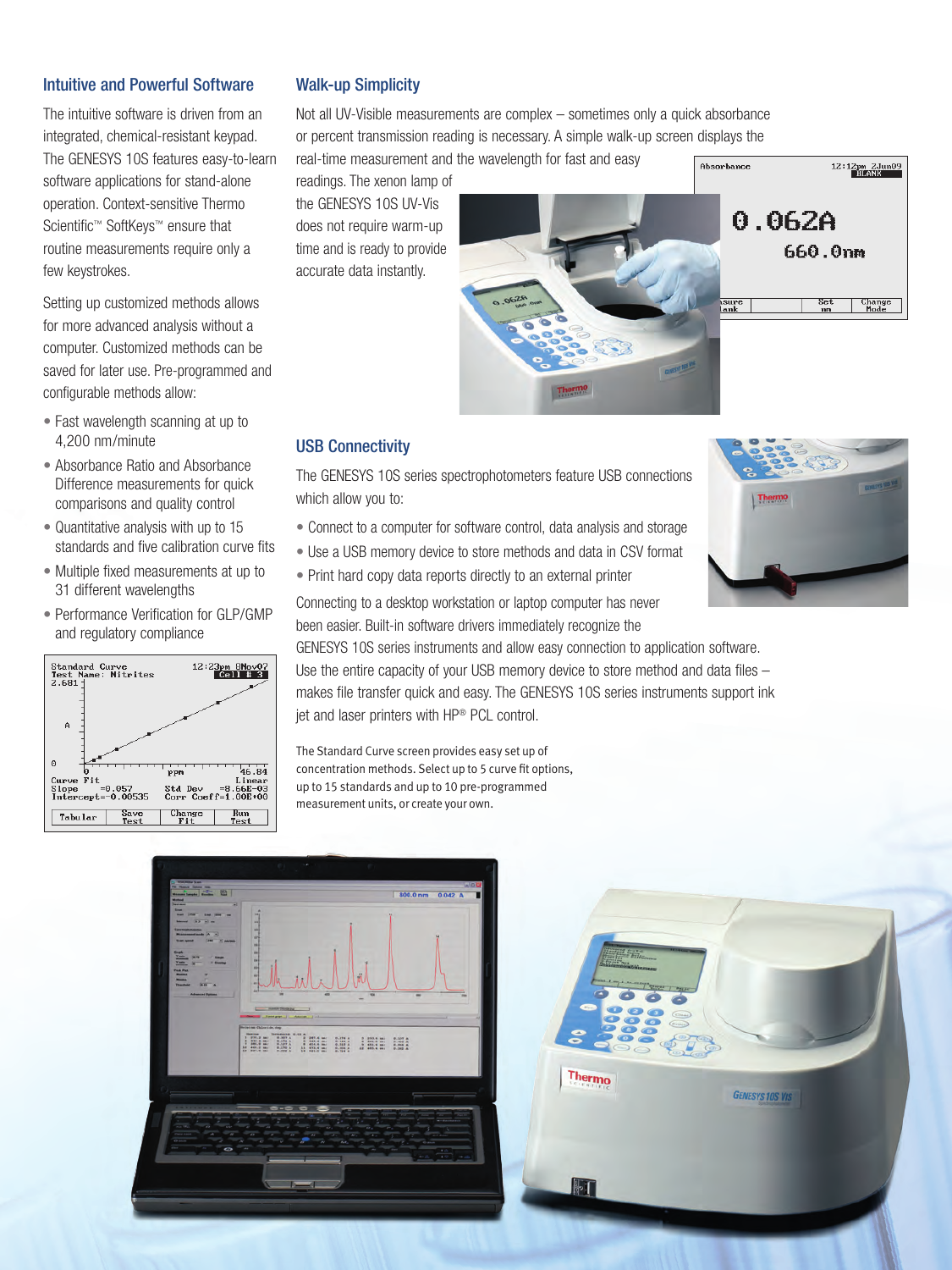## **Research Quality Measurements with Routine Simplicity**

**Patented Out-of-Plane 2 Monochromator Configuration** Enables maximum performance with a minimum footprint.

A high-intensity xenon lamp and dual-beam optical geometry empower the GENESYS 10S UV-Vis spectrophotometer to deliver unsurpassed data quality throughout the entire UV-Visible range. Firing pulses of light only when the instrument is taking a measurement, the xenon lamp provides strong illumination from the UV to the near-IR region of the spectrum.

The GENESYS 10S UV-Vis uses dual-beam optics to make accurate measurements. Because the light from the xenon lamp is very intense, a beam splitter can be used to extract and measure a small portion of light to an internal reference detector without a loss of performance in sample measurement. This allows simultaneous measurement of the sample with real-time reference beam correction for each flash of the lamp.

The dual-beam optical configuration has performance advantages over single-beam and array detector instruments and ensures:

- Each measurement is as accurate as possible – reference beam correction on each data point
- Superior photometric accuracy over long measurements – no drift
- Peaks do not shift as the scan speed changes

#### Flexible 1.8 nm Bandwidth

The GENESYS 10S UV-Vis balances regulatory compliance with sensitivity. A 1.8 nm spectral bandwidth allows the system to meet Pharmacopeia requirements for resolution. The 1.8 nm bandwidth permits more light energy to reach the sample resulting in lower detection limits and superior signal-tonoise performance.

**Xenon Flash Lamp 1** Long lifetime lamp is guaranteed for 3 years of continuous use.

**1**

**2**

**5**

**4**

**Reference Detector 3** Ensures the most accurate data is measured from each flash of the lamp.

**3**

**5** Sample Detector

Precision silicon detectors allow measurements from the UV to the near-IR.

#### *<b>1* Integrated 6-Cell Changer

Increase your sample throughput with the automation of this integrated cell changer.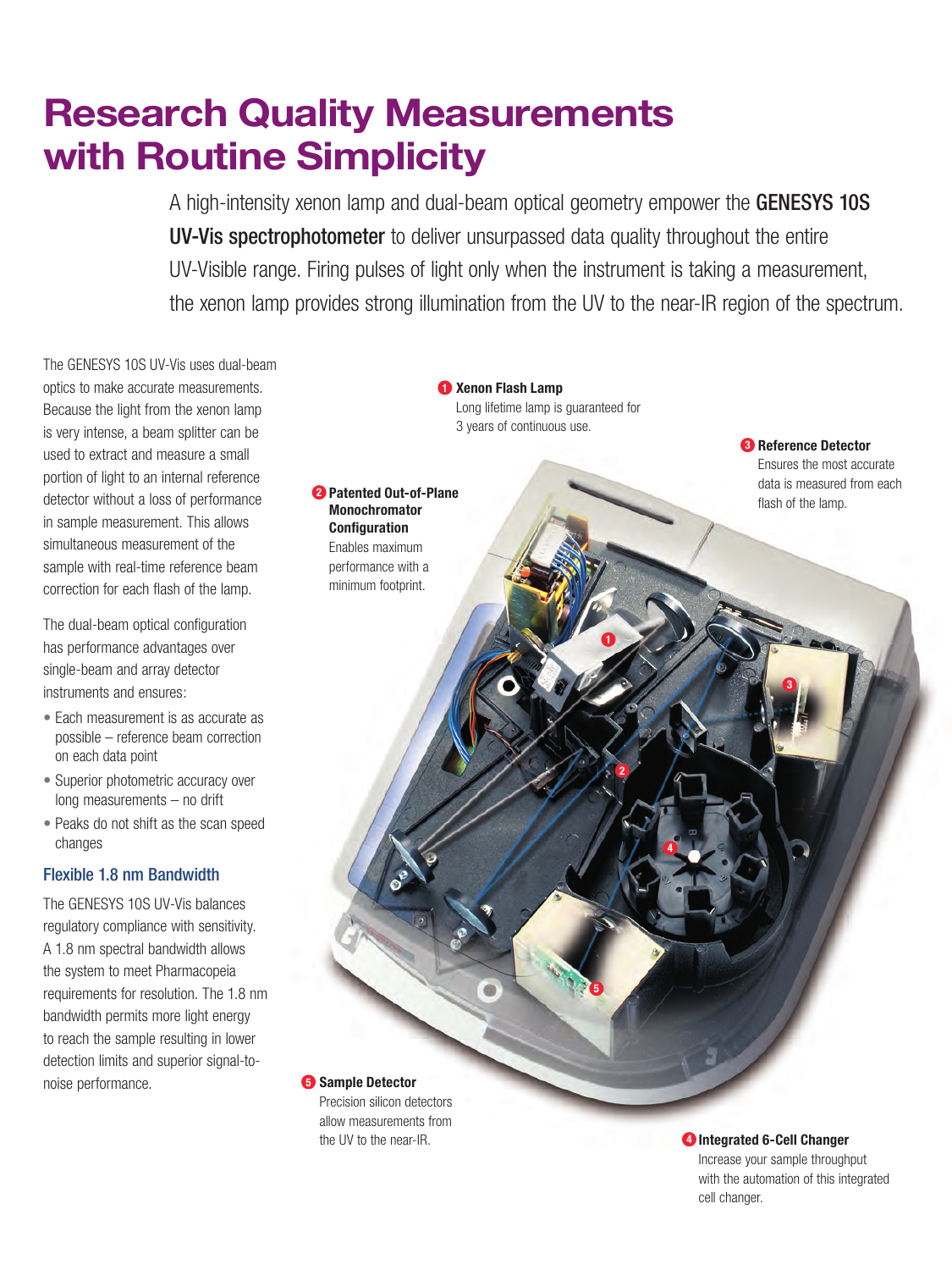#### Instant-On and Maintenance-Free Xenon Lamp

The xenon lamp in the GENESYS 10S UV-Vis spectrophotometer provides excellent performance over the entire wavelength range of 190–1100 nm. It also provides intense light in the UV region of the spectrum adding sensitivity for life science, environmental, and organic chemistry applications.



Guaranteed for 3 years of continuous use, the xenon lamp typically provides 5 to 7 years of maintenance-free performance. The lamp may not need replacing over the entire lifetime of the  $instrument - as it is only on when taking$ measurements. The benefits of the xenon lamp include:

- No warm-up instant measurements
- Long life rarely replaced over the life of the instrument
- Will not damage sensitive samples does not continuously expose sample to intense UV light
- Temperature stability does not change sample compartment temperature

| <b>Cost of Lamp Replacement</b><br><b>Instrument</b> | <b>Instrument</b><br><b>Purchase</b> |     |     | Year 1 Year 2 Year 3 Year 4 Year 5 |     |                                  | <b>5-Year Cost</b><br>of Ownership |          |
|------------------------------------------------------|--------------------------------------|-----|-----|------------------------------------|-----|----------------------------------|------------------------------------|----------|
| <b>Traditional Lamp</b><br><b>Instrument</b>         | SAME                                 |     |     | \$881 \$881 \$881 \$881 \$881      |     |                                  |                                    | \$4,405  |
| <b>GENESYS 10S UV-Vis</b>                            |                                      | \$0 | \$0 | \$0                                | \$0 | \$0                              |                                    | $\bf{0}$ |
|                                                      |                                      |     |     |                                    |     | Savings with Xenon Lamp: \$4,405 |                                    |          |

Fast Wavelength Scanning

Wavelength scanning is one key aspect of UV-Visible spectrophotometric analysis. Enhanced scanning technology in the GENESYS 10S series acquires high-quality spectral data quickly. The GENESYS 10S series instruments accelerate through wavelength scans at speeds up to 4,200 nm/minute.



The exceptionally large photometric range allows you to accurately measure small absorbance changes even when using highly absorbing blank samples. Not only can you initiate a scan from the embedded local control software, you can also:

- Analyze scan data to determine peak and valley wavelengths
- Perform peak height and 3-point net calculations for a sloping baseline
- Save scan data to a USB memory device
- Print graphical scan data with the internal printer

### **Options for Life Science**

Every life science lab is unique and often measures a variety of samples. Having a full-featured, monochromatorbased spectrophotometer in your laboratory provides flexibility for routine and advanced assays. Whether you need the nanoCell accessory for occasional small-volume measurements or constant and precise Peltier temperature control, we offer a variety of accessories for your life science assays.

From simple nucleic acid concentration measurements to protein concentration and kinetics assays, the embedded software in our life science analyzers delivers the power you need in a convenient and easy-to-use interface. Pre-configured methods can be edited and then stored to personalize assay methods quickly. Example pre-configured methods include:

- Nucleic acid ratio and concentration (260/280 and 260/230)
- Direct protein at 280 nm and 205 nm
- Coomassie/Bradford (Standard and Micro)
- Lowry (Standard)
- BCA (Standard)
- Thermo Scientific™ Pierce™ Micro-BCA™, modified Lowry, and 660 Protein assays
- Cell growth (with scaling factor)

Add software control to measure multi-cell kinetics and to acquire data for sophisticated analysis. Ask your sales representative for more information about our dedicated life science analyzers.

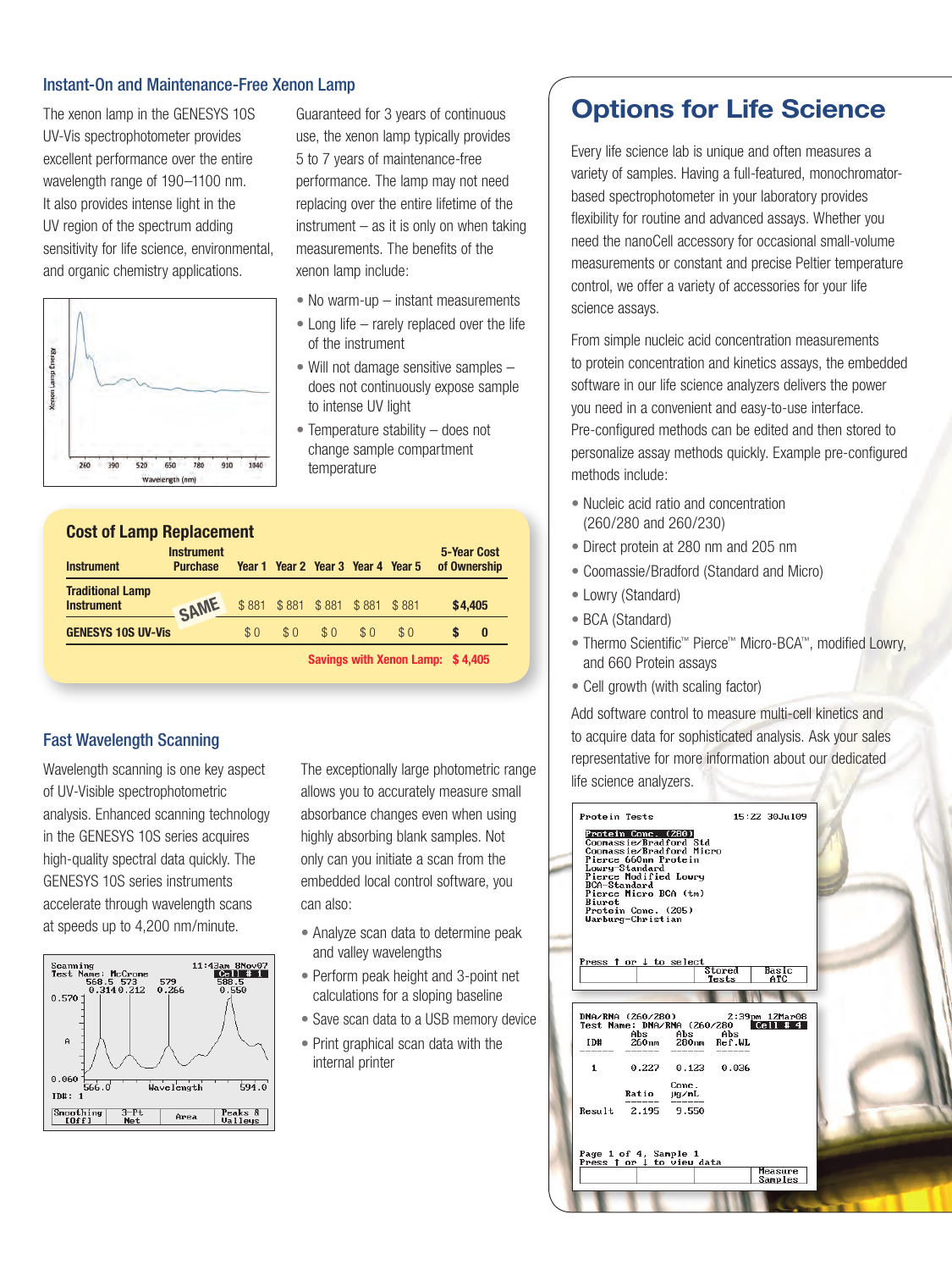## **Cost-Effective Visible Only Measurements for Teaching and Routine Quality Control**

The GENESYS 10S Vis spectrophotometer offers the same powerful and agile performance as the UV-Visible configuration in a visible-only version. Leverage the power of a traditional, grating-based spectrophotometer to teach your students the basics of spectroscopy. The straightforward embedded software interface is easy to teach and use. Many important experiments can be performed using the visible region of the spectrum including simple enzymatic assays, color determination, and concentration measurements.

The 5.0 nm spectral bandwidth is ideal for most routine quality control measurements. When high resolution is not required to resolve closely spaced peaks, the added energy throughput of the GENESYS 10S Vis extends the sensitivity of your analysis and increases the signal-to-noise ratio for dilute samples. Precision electronics and a simple, single-beam optical geometry provide accurate results.

#### Power and Performance With or Without a PC

The GENESYS 10S series instruments are optimized for the classroom or teaching lab – offering great value and many features for their small footprint. These lightweight instruments are easy to transport and store. Offering the ergonomic choice of a simple, but powerful embedded software interface or optional computer control with application software tailors the spectrophotometer to your needs. Use the embedded software to acquire scanning, fixed wavelength, kinetics, or concentration data and easily save the experimental data in a spreadsheetcompatible, CSV format.

Students can:

- Acquire the data in the lab
- Save it to a memory device
- Use a separate computer for analyzing data and writing lab reports

Application software with computer control of the instrument further extends the types of experiments that can be performed in the laboratory and allows more sophisticated analysis. VISION*lite* instrument control software offers an intuitive interface for wavelength scanning, fixed wavelength analysis, single and multi-cell kinetics, and quantitative analysis. This easy-to-use and easy-to-teach interface makes acquiring, analyzing and exporting data straightforward – allowing you to focus on the experiment, not the software.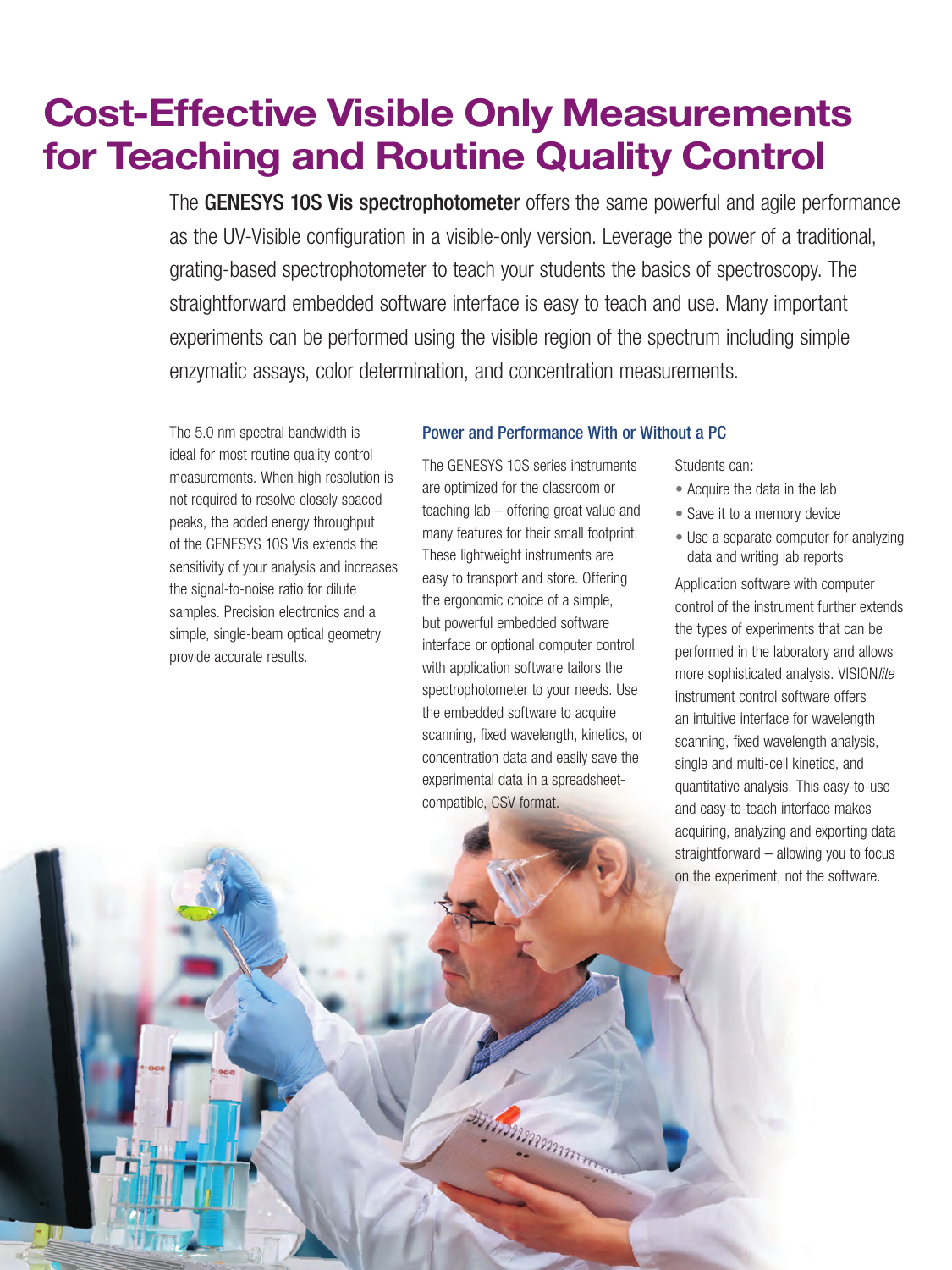#### Automation for Routine Analysis

With a small footprint and easy-to-use embedded software, the GENESYS 10S series is ideal for routine sample analysis. For simple, multi-sample experiments, automate your analysis with the built-in 6-Cell Changer. With one position reserved for a blank, the cell changer allows the automated analysis of up to five samples. The 6-Cell Changer can be removed easily and replaced with other cell holders including long pathlength cell holders, Peltier and recirculating water temperature control cell holders, and flow cells for sipper systems.

For high throughput liquid sample analysis, a versatile peristaltic pump sipper system is available. Installation is fast and simple – slide on the sipper spout, attach tubing and you are ready to take data. A variety of flow cells is available, with pathlengths from 1 to 100 mm and volumes as low as 8 microliters.



#### Performance Verification

Performance verification tests included in the embedded software of every GENESYS 10S series instrument provide pre-programmed methods for verifying instrument performance. In accordance with GLP and GMP, each verification report gives the time, date, and instrument serial number. The built-in wavelength accuracy test is compatible with either the internal lamp or external calibrated standards. Additional built-in tests allow you to monitor instrument performance to ensure reliable data collection.

The xenon lamp of the GENESYS 10S UV-Vis provides an internal standard for wavelength accuracy verification. To validate the instrument performance further, built-in test methods for stray light, noise, and resolution are available.

Performance Verification 14:02 2Jun09 Mavelength Accuracy --- Internal<br>Mavelength Accuracy --- Standards Example Accuracy --- S<br>Mavelength Accuracy --- S<br>Mavelength Repeatability<br>Resolution<br>Photometric Accuracy<br>Stray Light<br>Internal Printer Test

Press ↑ or ↓ to select test



A cost-effective Green Dye standard is available to verify both photometric accuracy and wavelength accuracy of the GENESYS 10S series instruments. With certified values at 260, 430, and 630 nm, this standard provides a check of wavelength and photometric accuracy from the UV to the near-IR.

> **Long Pathlength Cylindrical Cell Holder**

### **Accessories for Every Sample**

From cell holders to temperature control, the GENESYS 10S series of spectrophotometers offers a wide variety of accessories to meet the sampling needs of your laboratory. Whether your needs include Peltier temperature control or remote sampling with a fiber optic probe, the GENESYS 10S series goes beyond the instrument to provide you with a complete laboratory solution.